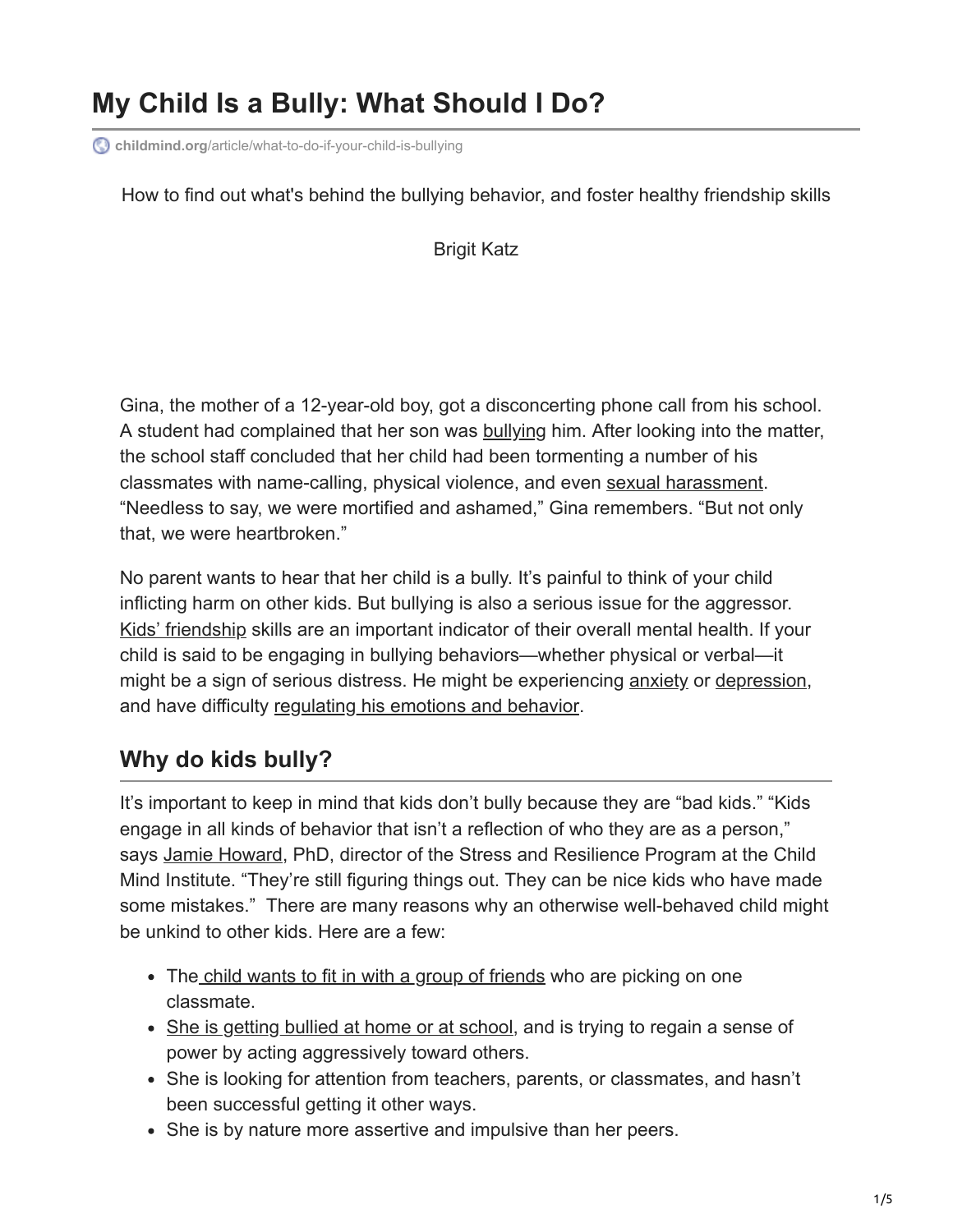- She has a tendency to perceive the behavior of other kids as hostile, even when it is not.
- She does not fully grasp how her behavior is making the victim feel. This is particularly true of younger kids.

By talking with your child about it, understanding from her point of view what's going on, and guiding her through appropriate friendship behaviors, you can curb bullying and address the issues that might have caused it to happen in the first place. Here are some tips for ensuring that your child fosters respectful relationships with her peers.

## **Communicate**

If you hear from a teacher or another parent that your child is being a bully, the first thing you should do is talk to your child about the situation. Be direct about the issue, but make it clear that you are open to hearing your child's side of the story. Say something along the lines of: "I got a call from the school today, and the teacher indicated that you were involved in some bullying. I'm really concerned about this, and we need to talk about it. Please tell me what happened."

[Talking through the situation with your child](https://childmind.org/article/tips-communicating-with-teen/) can help you understand why the social aggression is happening, and what steps need to be taken in order to stop it. After Gina was told that her son was harassing other children, she and her husband had many long talks with him about why he was acting out in that way.

"We asked him lots of questions about why he did those things," Gina explains. "Our child had [incredibly low self-esteem.](https://childmind.org/topics/concerns/confidence-self-esteem/) Bullying gave him power and control over something. He told us that it was nice being known as 'the worst kid in school,' rather than not being noticed at all."

Other kids might not be able to articulate why they are acting out. This is especially true of younger children and kids who are struggling with [anxiety](https://childmind.org/guide/anxiety-basics/), [trauma,](https://childmind.org/topics/concerns/trauma-and-grief/) or another [mental health issue.](https://childmind.org/article/11-simple-signs-a-child-may-have-a-psychiatric-disorder/) If you are having trouble getting to the bottom of why your child is acting out, consider consulting a child*[psychologist](https://childmind.org/guide/guide-to-mental-health-specialists/)*

[or psychiatrist](https://childmind.org/guide/guide-to-mental-health-specialists/) who has a lot of experience evaluating kids' behaviors.

#### **Cope ahead**

Once you have investigated the roots of the problem, you can tailor your response to the specific challenges that your child faces in her [social interactions.](https://childmind.org/article/social-challenges-kids-learning-problems/) Discuss scenarios that might prove difficult for her to handle, and guide her through appropriate responses. If, for example, your child has been deliberately excluding one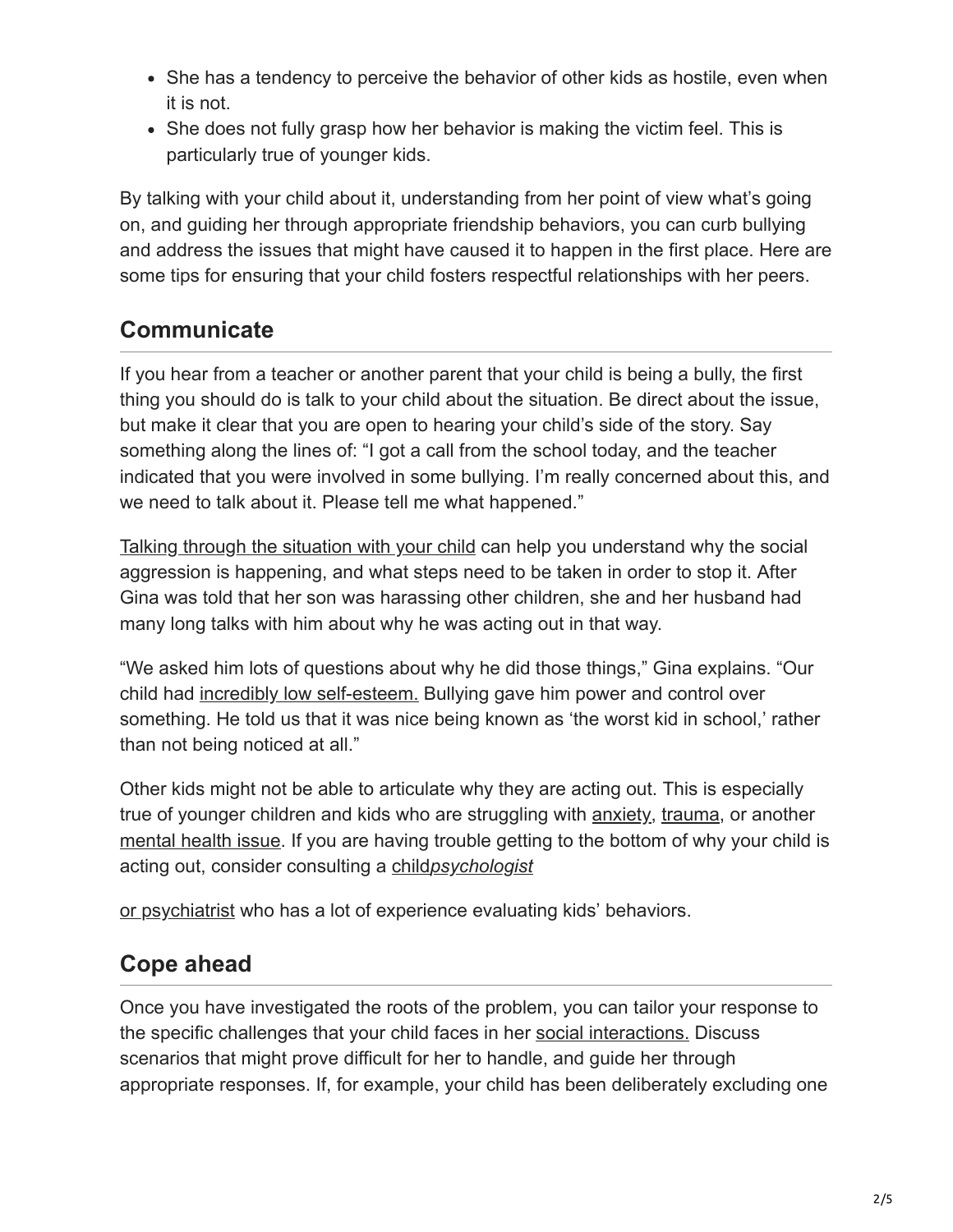of her classmates from social activities, tell her: "When someone asks to play with you, you should say yes. I want to see you including kids, and I want to see you using only respectful language."

"Have lots of different solutions to various issues that are likely to come up, and give clear examples about how you expect your child to respond," says Dr. Howard. "I would try to frame it as friendship behavior, rather than, 'Don't be a bully.' Kids respond better to being told what to do than what not to do."

Encouraging your child to take the perspective of the person who is being bullied can be another helpful way to cope ahead. Ask your child: "Can you think of a time when you felt left out or sad because somebody wasn't being nice to you? That feeling you had is the same feeling your classmate is having because you aren't being nice to her."

#### **Look inward**

Children who are exposed to aggressive or unkind interactions at home are likely to repeat those behaviors at school. "It's important for parents to think about how their behaviors might influence their kids—the way they speak to their children, the way they speak to their spouses, the way they handle anger—and to be realistic about whether or not this might be something that's been modeled for the child," says Kristin Carothers, PhD, a clinical psychologist.

It is possible that bullying takes place in your home, and that you are not even aware of it. Do members of your family engage in yelling, name-calling, or putdowns? Do your children pick on one another, or hit each other? If so, it is important to start fostering a [positive home environment,](https://childmind.org/article/three-common-parenting-traps/) where members of the family treat one another with kindness and respect.

After Gina learned about her son's bullying, she took great pains to ensure that her home life reflected the sort of behavior that she wanted her son to practice at school. "We didn't allow any 'bully type' talk or jokes, we practiced manners, and we encouraged helping and lifting each other up," she says. "Things weren't always perfect at home, but if we or the other kids didn't behave appropriately, we talked about it as a family."

#### **Provide meaningful consequences**

[Punishments for bullying behavior can be effective, but they should be meaningful and](https://childmind.org/ask-an-expert-qa/appropriate-consequences-bad-behavior/) limited in scope. If, for example, you find out that your teenager is engaging in cyber bullying, her actions should be met with an immediate [loss of Internet or phone](https://childmind.org/article/when-should-you-come-between-a-teenager-and-her-phone/) privileges. In the case of particularly severe offenses, revoke the privileges for the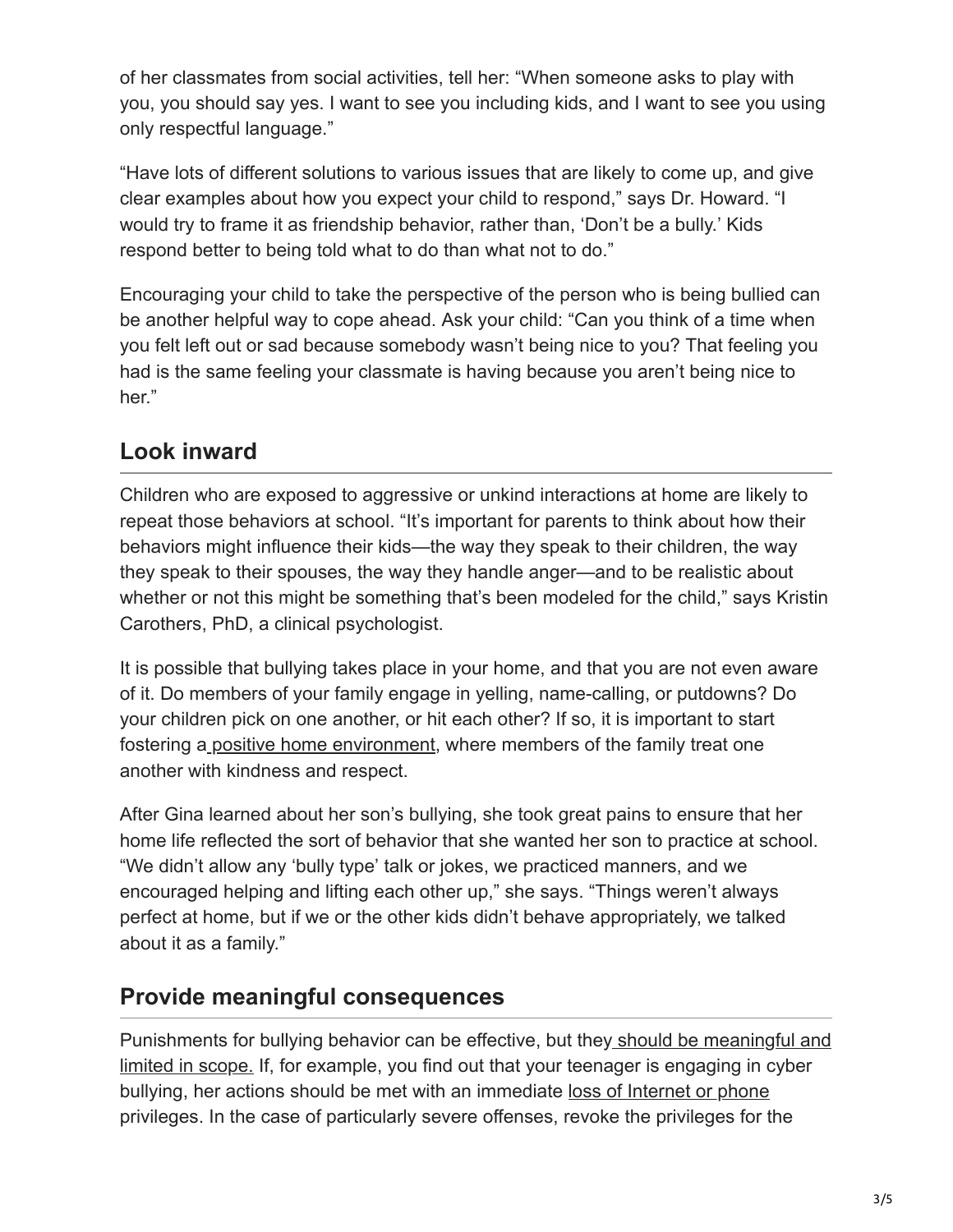foreseeable future, and seek the help of a therapist. But for less acute forms of bullying, the child should be able to earn her privileges back over the course of a few days.

"If you remove a privilege for too long, it may actually lose validity," says Dr. Carothers. "The kid's like, 'OK, well, I can never get it back, so I'm just not going to try.' You want to make it so that the time within which punishment happens and the amount of time for which it happens are really balanced to have the biggest effect."

### **Make it right**

Once your child has regained her privileges and is calm, explain that she made a mistake that needs to be fixed. Your child might choose to apologize—in person, in a letter, via text message, and so on—but repairs can take many different forms. You can encourage your child to bake cookies for the whole class, for example, or to play a game with a peer whom she had previously been excluding.

Dr. Howard recalls a former patient who had been name-calling and very patently excluding other children from her social group. As a means of repair, the girl's mother had her daughter invite all the children whom she had bullied to a social event. "It was a correction," Dr. Howard explains. "And it was sort of Mom's way of re-establishing control.

#### **Monitor the situation**

If another parent approaches you about your child's bullying, notify teachers right away so they can be on the lookout for problematic behavior. Follow up with teachers on a regular basis and give plenty of labelled praise when your child is being a good friend.

[Cyberbullying](https://childmind.org/article/help-kids-deal-cyberbullying/) can be particularly difficult to monitor because it doesn't take place in plain sight. If your child has bullied other kids over the Internet, obtain passwords to her Facebook, Instagram, and Twitter accounts, and check them regularly to make sure that she is using social media in a kind manner. Be upfront about this: let your child know that you will be monitoring her social media activity until she proves that she can handle it responsibly. "If you're paying the phone bill, and you're paying for the Internet, you should be aware of what's going on with your child," Dr. Carothers says.

# **Seek help**

If you are continually working on building friendship skills with your child and the bullying does not stop, seek a mental health evaluation. Your child might need a therapist's help to work through underlying issues.